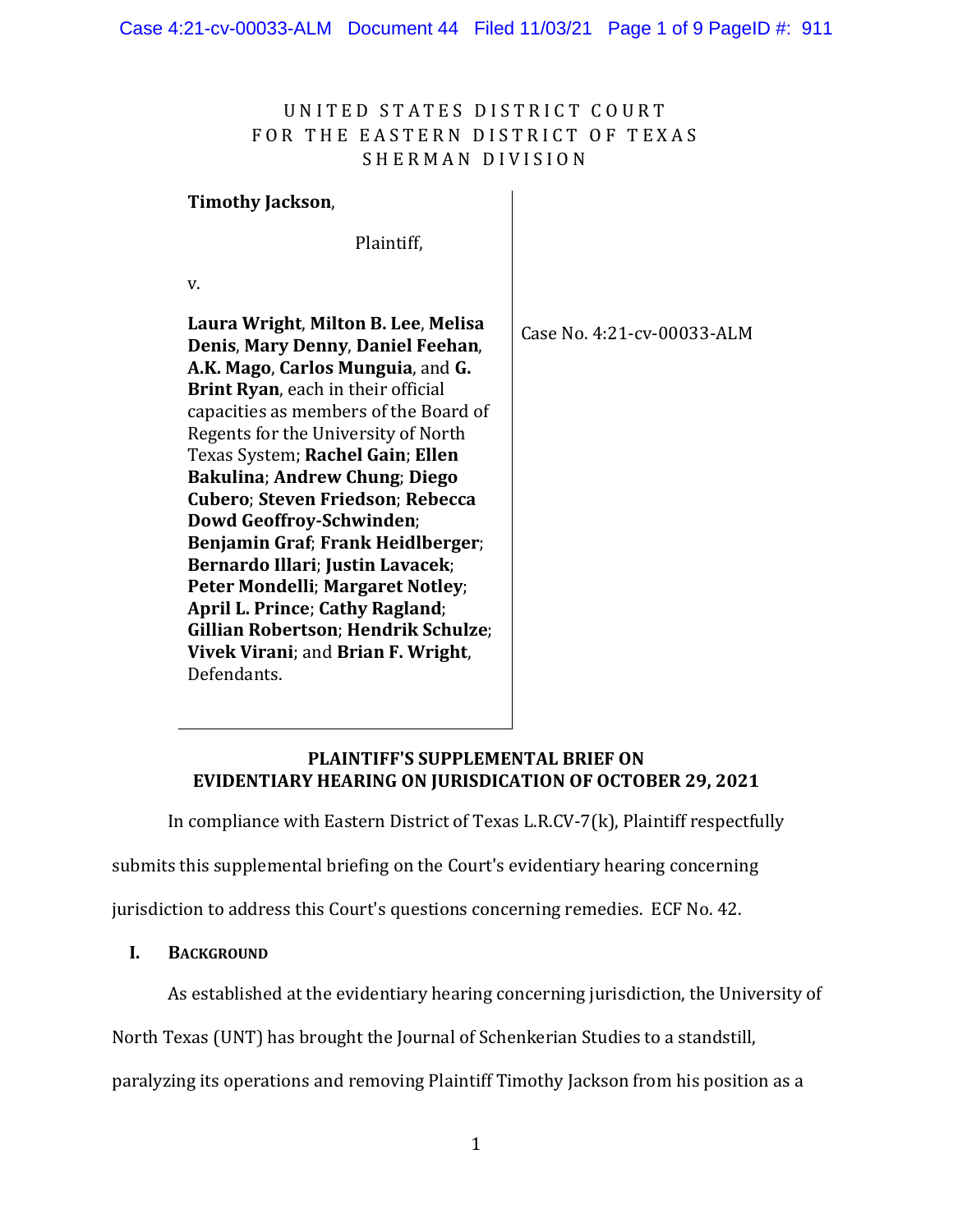managing member of the editorial board. The State characterized any remedy involving reinstatement of the Journal as "compelled speech," turning the actual facts upside down.

As established in Professor Jackson's affidavit submitted with his Complaint (ECF No. 1-1) as well as through testimony and admissible evidence entered into the record at this Court's October 29, 2021 hearing:

- Immediately following Professor Jackson's expression of unpopular viewpoints in Volume 12, he was immediately branded a "racist" and subjected to multiple petitions calling for the elimination of the Journal, the elimination of his Center for Schenkerian Studies, and even his own termination.
- Professor Jackson submitted a grievance requesting the University protect his academic freedom according to its established policies. This was ignored.
- Instead, UNT acted outside of any of its established policies, rules, or procedures and convened a so-called "ad hoc" panel to investigate Timothy Jackson and the Journal.
- The so-called "ad hoc" panel published a report on November 25, 2020 (Report) setting fourth various defamatory statements, including but not limited to recounting a gangster-like assault/threat against a student alleged to have been committed by Professor Jackson. Expedited discovery subsequently revealed this and other supposed findings of fact in the Report to be false.<sup>1</sup>
- The "ad hoc" panel condemned Professor Jackson, and Professor Jackson alone, for supposed editorial mismanagement of the Journal. The Report remains published on the University website to this day.
- Professor Jackson responded as directed by UNT, rebutting the Report's findings with actual evidence. UNT suppressed this response and refused to publish it on its website.
- UNT rejected Professor Jackson's proposed reorganization of the Journal, particularly measures designed to protect academic freedom and the freedom of speech at UNT.

<sup>1</sup> Affidavit of Michael Thad Allen, **Exhibit A** (Deposition of Levi Walls). Mr. Walls testified that they went into Professor Jackson's car to escape the weather, that Professor Jackson did not force him into the car, use coercion in any way, or threaten him; and Mr. Walls testified that he could have said, "no."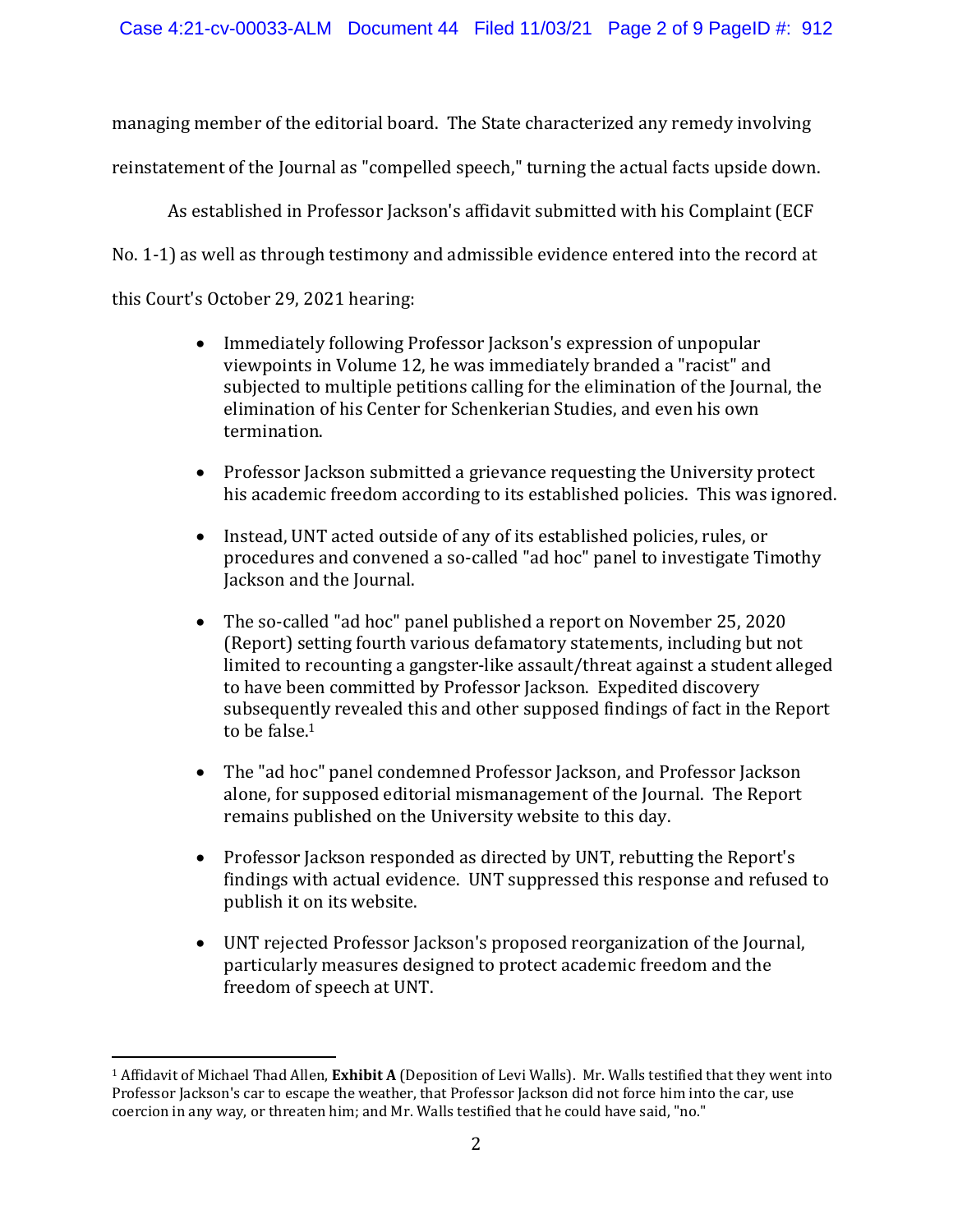- Instead, UNT convened a "search committee," staffed with personnel with little or no knowledge of the Journal's subject matter (music theory (generally) and the technique of him and Schenkerian analysis (specifically)). One exception was Defendant Ellen Bakulina, the sole member of the UNT faculty on the committee with any grounding in Journal's subject matter, yet Bakulina had vowed repeatedly and publicly to eliminate the Journal, censure its editorial staff, especially Timothy Jackson, and terminate Professor Jackson.
- Unsurprisingly, the so-called "search committee" received no applications. Its very composition was pretextual. It is an administrative vehicle to kill the Journal.
- UNT admitted at the Court's hearing that the Journal has ceased operations.
- Timothy Jackson has been unable to do anything to revive the Journal for the past 15 months.

## **II. THIS COURT HAS THE AUTHORITY TO ORDER INJUNCTIVE AND DECLARATORY RELIEF**

This Court asked Plaintiff to explain what remedies are within the Court's power to address the ongoing suppression of Plaintiff's First Amendment rights and the injuries done to him and, through him, to the free expression on matters of public concern addressed by the Journal.

# **A. The Court Has the Authority to Reinstate Timothy Jackson to His Position on the Journal's Editorial Board and Oversee the Reconstitution of the Journal**

This Court clearly can enjoin UNT from removing Timothy Jackson from his position as *primus inter pares* on the editorial board of the Journal. The Court should order UNT, through the Regents Defendants, to restore Timothy Jackson to the *status quo ante*. Professor Jackson can then reconstitute the Journal--with robust protections against the assault on academic freedom mounted by UNT--so that the important work of Schenkerian analysis may continue.

UNT now suppresses Schenkerian analysis on an ongoing basis as some sort of "systemic racism" or "racist action." As preposterous as this sounds, it is not exaggeration.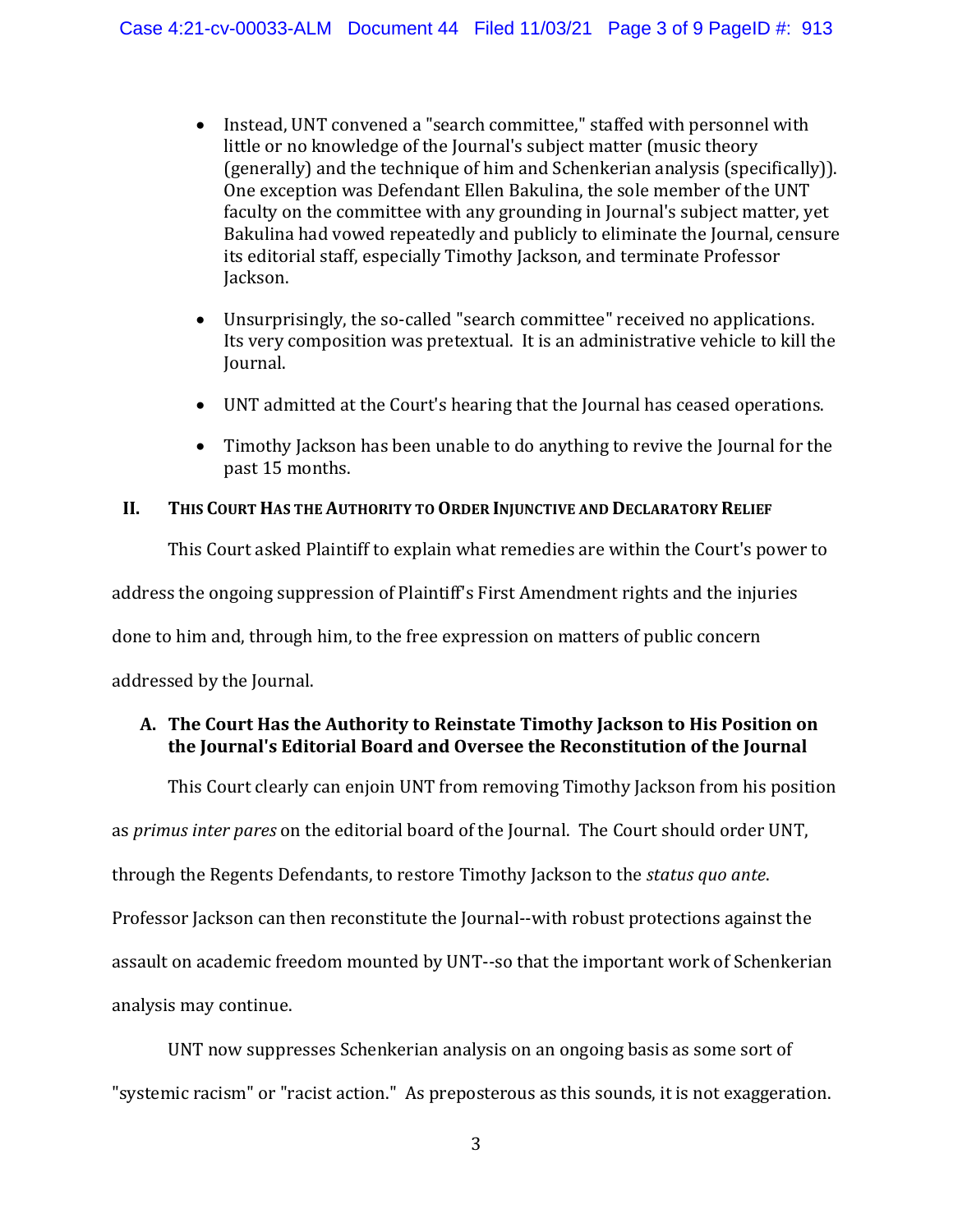These are the words of the various petitions circulated against Professor Jackson, including those of its *officer* Dean Richmond and its faculty members, as published by Defendant Ellen Bakulina, whom UNT placed on the search committee nominally tasked with replacing Professor Jackson but which, *de facto*, has killed the Journal.

The injunctive relief requested by Jackson is no different from other cases in which public schools illegally suppress free expression. For example, in *Thomas v. Varnado* , 511 F. Supp. 3d 761 (E.D. La. 2020), a high school senior painted then-sitting President Donald Trump's likeness on the school blacktop during a "school pride and comradery" event. Id. at 765. For \$25, students were allowed to paint a parking space. Id. However, the School declared this painting "too political," invoked the supposed offense felt by African Americans (some of whom may have even voted for the former president), and painted over it with gray paint. Id. at 765. The painting was canceled just as UNT canceled the Journal here.

Noting that "any constitutional violation constitutes an irreparable injury," the court ordered that the student be allowed to repaint the parking spot. *Varnado* at 769 (citing *Arnold v. Barbers Hill Indep. Sch. Dist*., No. 4:20-CV-1802, 2020 U.S. Dist. LEXIS 148137, 2020 WL 4805038, at \*12 (S.D. Tex. Aug. 17, 2020) ("It has repeatedly been recognized by the federal courts at all levels that violation of constitutional rights constitutes irreparable harm as a matter of law.").

No doubt, the high school could have convened an "ad hoc" committee outside of its normal rules and procedures to regulate "best practices for parking space management" or some other euphemistic administrative duty. Here, in the name of editorial "management" and "best practices," UNT has killed off the Journal, halted its publication, ignored Professor

4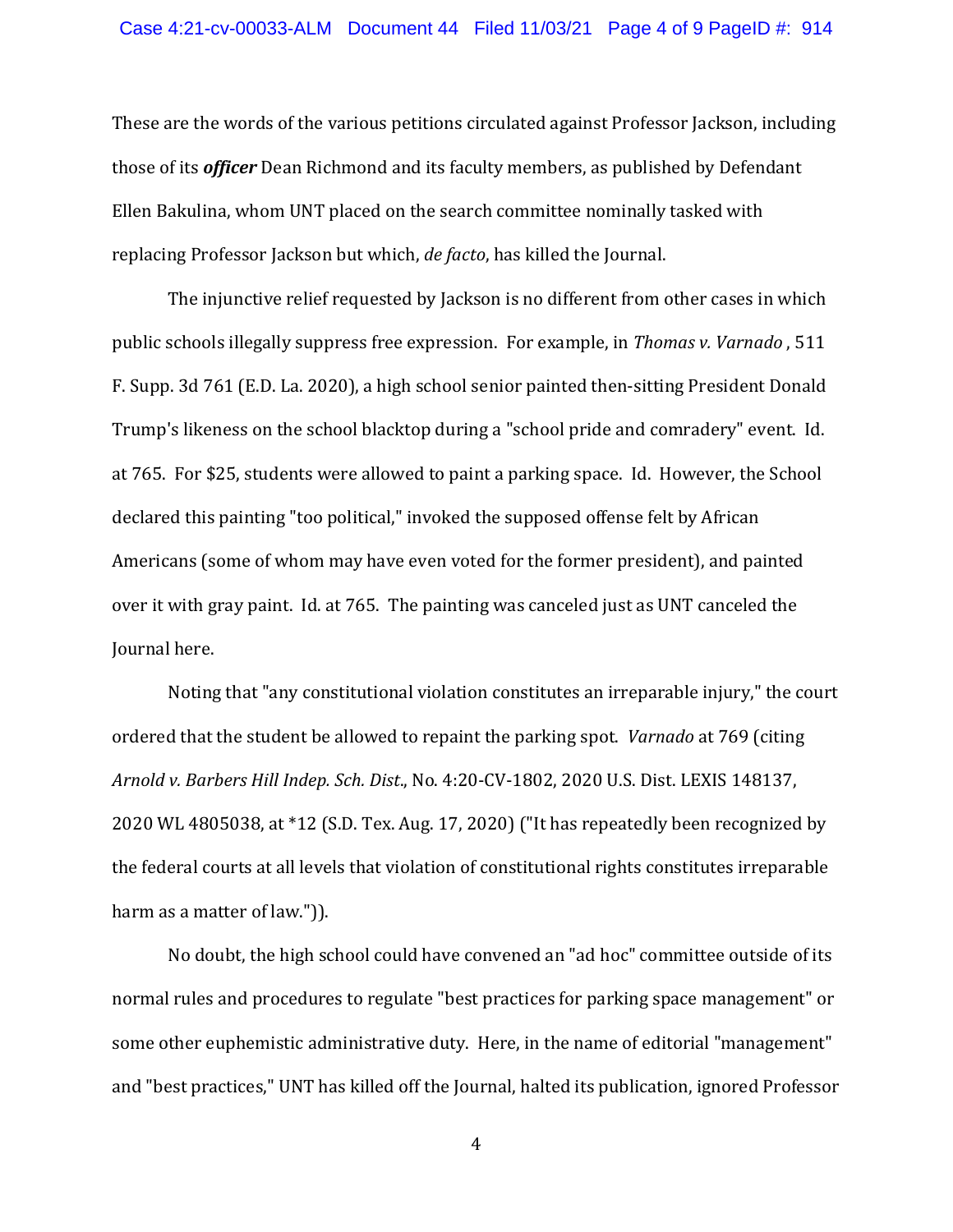Jackson's grievance, rendered the Journal's prior editorial board defunct, and approved- even praised -- the Journal's acting student editor Levi Walls -- for quitting. UNT now claims immunity from injunctive relief because its series of pretextual committees has stifled the Journal. If UNT's approach became law, this would become a playbook for college administrators seeking to suffocate the First Amendment in committee.

UNT's search committee is nominally tasked with appointing a new editor and replacing the former editorial board. Yet UNT filled the committee with individuals who either have no substantive knowledge of the Journal's subject matter or who have publicly dedicated themselves to the Journal's and Timothy Jackson's censure and destruction. It is undisputed and unsurprising that the committee received no applications.

The injunctive relief sought here is straightfoward and simple: restore Timothy Jackson to head the editorial board. If necessary, it is also within this Court's power to order both Jackson and UNT to report back to the Court at such intervals as the Court may deem just and proper to demonstrate the restoration of the Journal to its proper place in free academic scholarship.

#### **B. Declaratory Judgment is Itself A Sufficient Remedy To Justify Jurisdiction**

Even if Timothy Jackson had no plausible claim for prospective injunctive relief, which is not the case here, he is still entitled to declaratory relief as a viable remedy. See e.g. *Reitz v. City of Abilene*, No. 1:16-CV-0181-BL, 2017 U.S. Dist. LEXIS 110673, at \*20-21 (N.D. Tex. May 25, 2017) (holding, "If Plaintiff sought prospective relief, he would lack constitutional standing . . . However . . . Plaintiff's requested declaratory relief thus differs in material ways from cases involving prospective relief").

5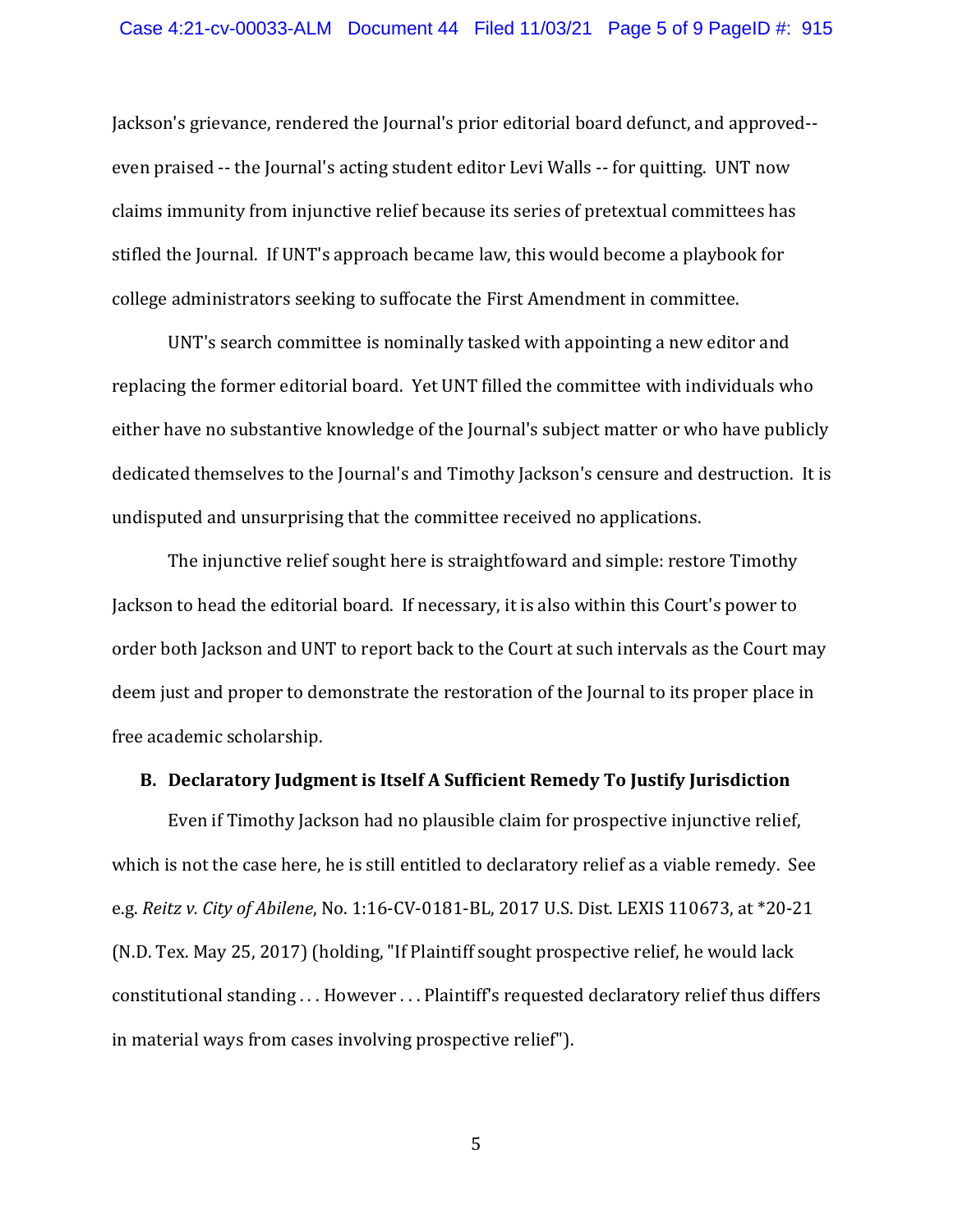Under Fed. R. Civ. P. 57 and the Declaratory Judgment Act, 28 USC § 2201, this Court may issue a Declaration that UNT has violated Timothy Jackson's rights under the First Amendment. See *Zwickler v. Koota*, 389 U.S. 241 , 88 S. Ct. 391 (1967) (in First Amendment case, holding district court was not required to abstain from considering the request for declaratory relief despite the fact that it found no special circumstances justifying injunctive relief).

Furthermore, the Supreme Court has held, "It is better practice, in a case raising a federal constitutional or statutory claim, to retain jurisdiction, rather than to dismiss." Id. at 257, n.3. See also, *Robinson v. Hunt Cty*., 921 F.3d 440, 450-51 (5th Cir. 2019) (reversing dismissal of First and Fourteenth Amendment claims because "district court abuses its discretion if it fails to consider relevant factors, including the purposes of the Declaratory Judgment Act") (internal quotations omitted).

## **C. This Court Can Enjoin UNT To Follow Its Own Established Rules Protecting Academic Freedom and Free Expression**

The Court can and should enjoin UNT to follow its own rules, which it has disregarded to suppress Timothy Jackson's viewpoints.

As set forth in Professor Jackson's Affidavits submitted with his Complaint (ECF No. 1-1), UNT has policies guaranteeing academic freedom and freedom of speech, which it promulgates in the public domain. ECF No. 1-1, ¶ 110 (referring to policy available at https://policy.unt.edu/policy/06-035, courtesy copy appended here as **Exhibit B**).

Professor Jackson repeatedly submitted a grievance to UNT under its Policy 02.1400 which provides established processes and procedures for doing so. Id., 112 (referring to UNT policy publicly available at https://www.untsystem.edu/sites/default/files/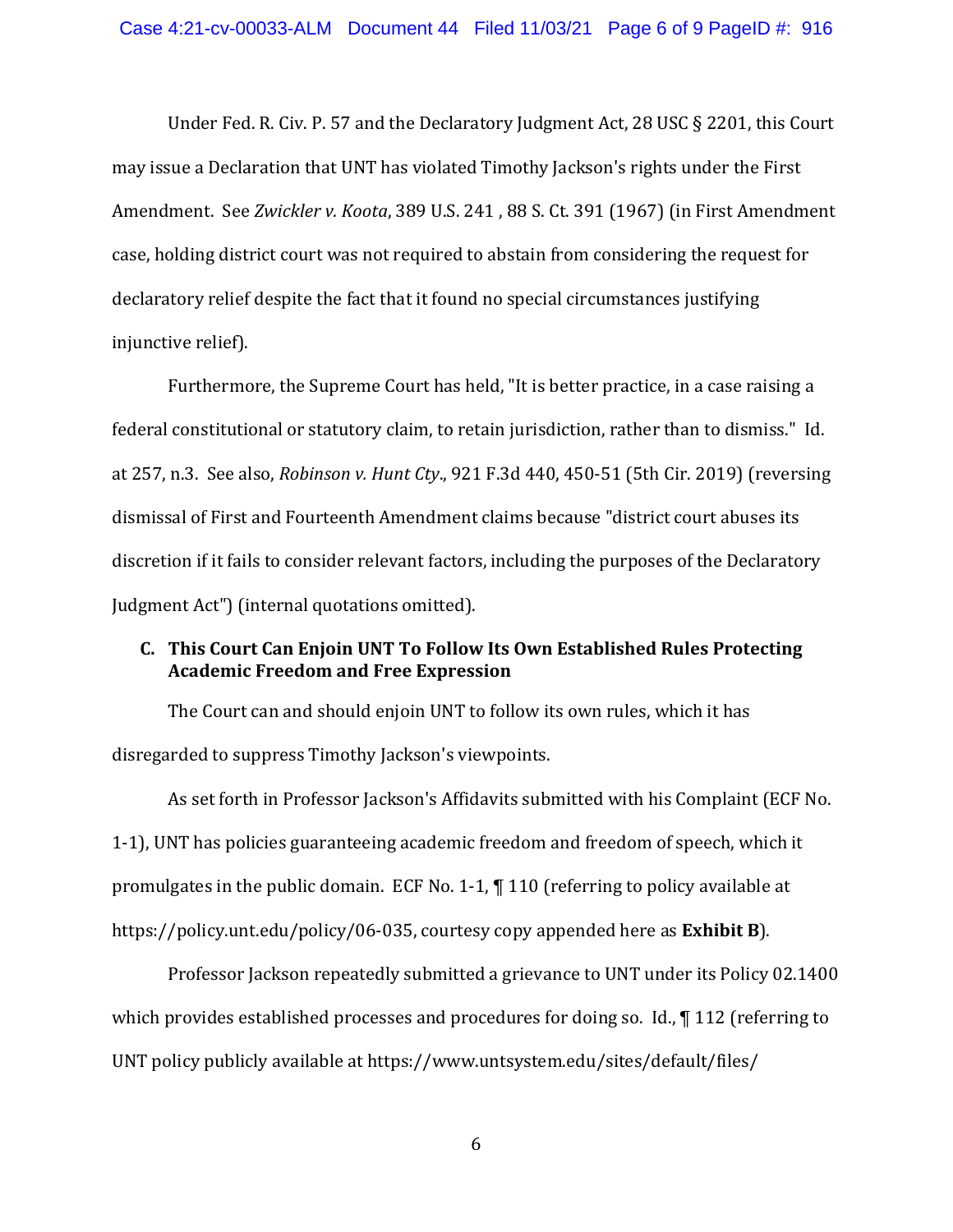documents/View\_Chancellor/02.1400\_reporting\_s uspected\_wrongdoing\_final\_pdf\_ version.pdf, courtesy copy appended here as **Exhibit C**).

Professor Jackson also asked that UNT act to protect him from retaliation and viewpoint discrimination according to its Policy 03.1001 Employee Grievances. Id., ¶ 113 (referring to https://www.untsystem.edu/sites/default/files/documents/View\_Chancellor /03.1001\_employee\_grievances.pdf, Courtesy copy appended here as **Exhibit D**).

UNT ignored every request of Timothy Jackson to protect his free speech rights. In its zeal to suppress Professor Jackson's viewpoints, on August 6, 2020 and only a week after Dean Richmond announced an "investigation" of the Journal for "racism," Provost Jennifer Cowley announced the formation of what she construed as an "Ad Hoc Panel." As its very name implied, this "ad hoc" entity operated outside of any known rules or policies of the University. The "Ad Hoc Panel" was, in fact, convened expressly to suppress Timothy Jackson's viewpoints and condemn the Journal for publishing views that injured the feelings of various faculty, students, and administrators at UNT. Id. at ¶¶ 114-115.

After its "investigation," which did little more than endorse the faculty petitions circulating against Timothy Jackson, the ad hoc panel published its "findings," which the evidence subsequently showed to be false. See, n. 1 *supra*. UNT then suppressed any response or rebuttal by Professor Jackson. As Professor Jackson testified at this Court's evidentiary hearing, Professor Jackson could only make his rebuttal to the Report public by filing this lawsuit.

The Court clearly has authority to enjoin UNT to enforce its own policies against the infringement of academic freedom and free speech.

7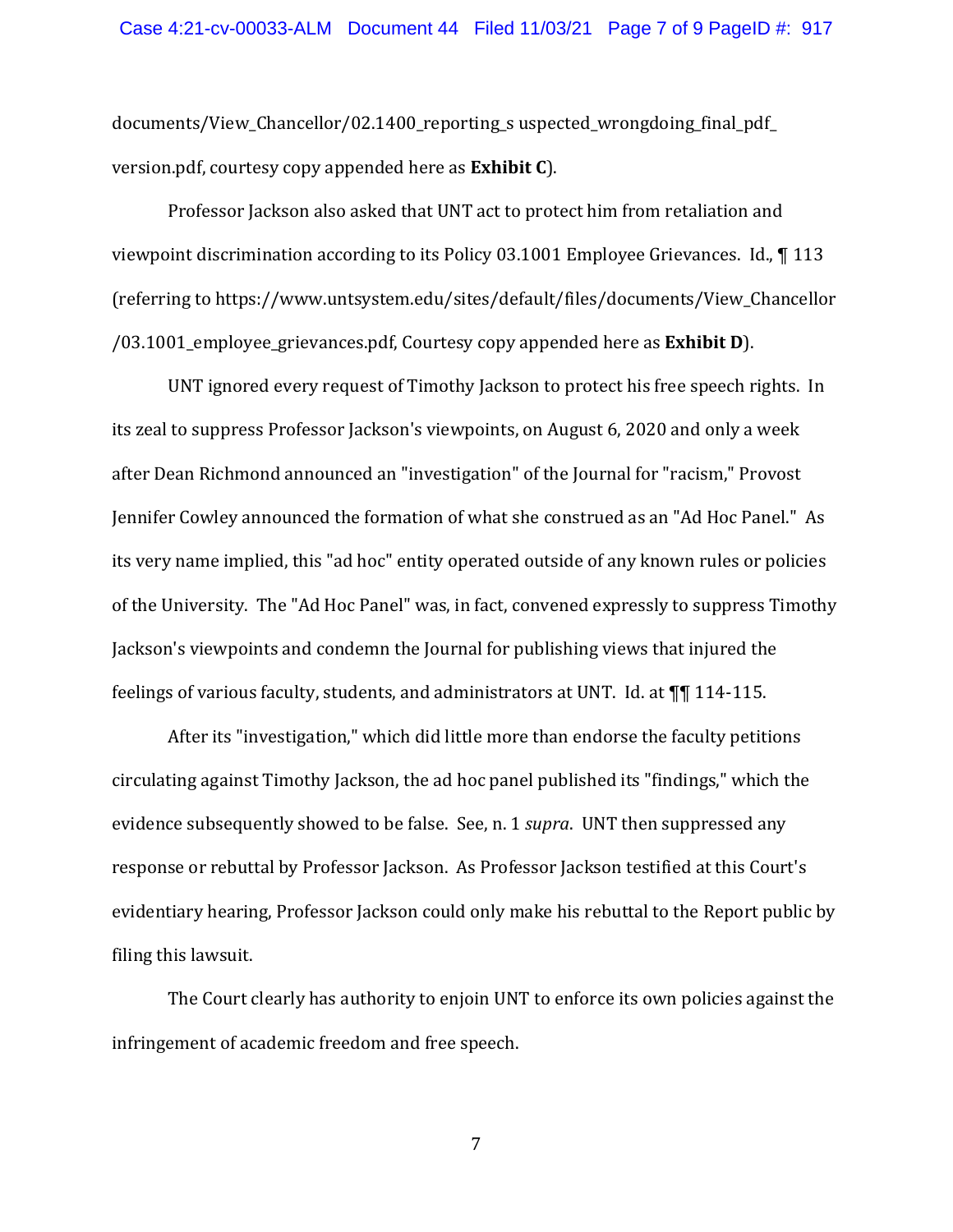Furthermore, the Court clearly has authority to Order the retraction of the

pretextual "Ad Hoc Panel" Report, declare the Ad Hoc Panel *ultra vires*, and enjoin the

illegal suppression of academic freedom and free expression on matters of public concern,

which continues to the present day through the ongoing publication of the Report.

(Publicly available at

https://vpaa.unt.edu/sites/default/files/%5Bfile%3Aoriginal%3Atype%3Aname%5D/jss\_ review panel final report1.pdf and attached to ECF No. 1-1 as Exhibit D).

#### **III. CONCLUSION**

For the foregoing reasons, the Court should find jurisdiction over this case and deny the Defendants' Motion to Dismiss.

Respectfully submitted,

DATE: November 3, 2021.

/s/Michael Thad Allen

Michael Thad Allen, Esq. D. Conn. Bar No. CT29813 admitted *pro hac vice*  Lead Attorney ALLEN LAW, LLC PO Box 404 Quaker Hill, CT 06375 (860) 772-4738 (phone) (860) 469-2783 (fax) m.allen@allen-lawfirm.com

Jonathan Mitchell Texas Bar No. 24075463 MITCHELL LAW PLLC 111 Congress Avenue, Suite 400 Austin, Texas 78701 (512) 686-3940 (phone) (512) 686-3941 (fax) jonathan@mitchell.law

for PLAINTIFF